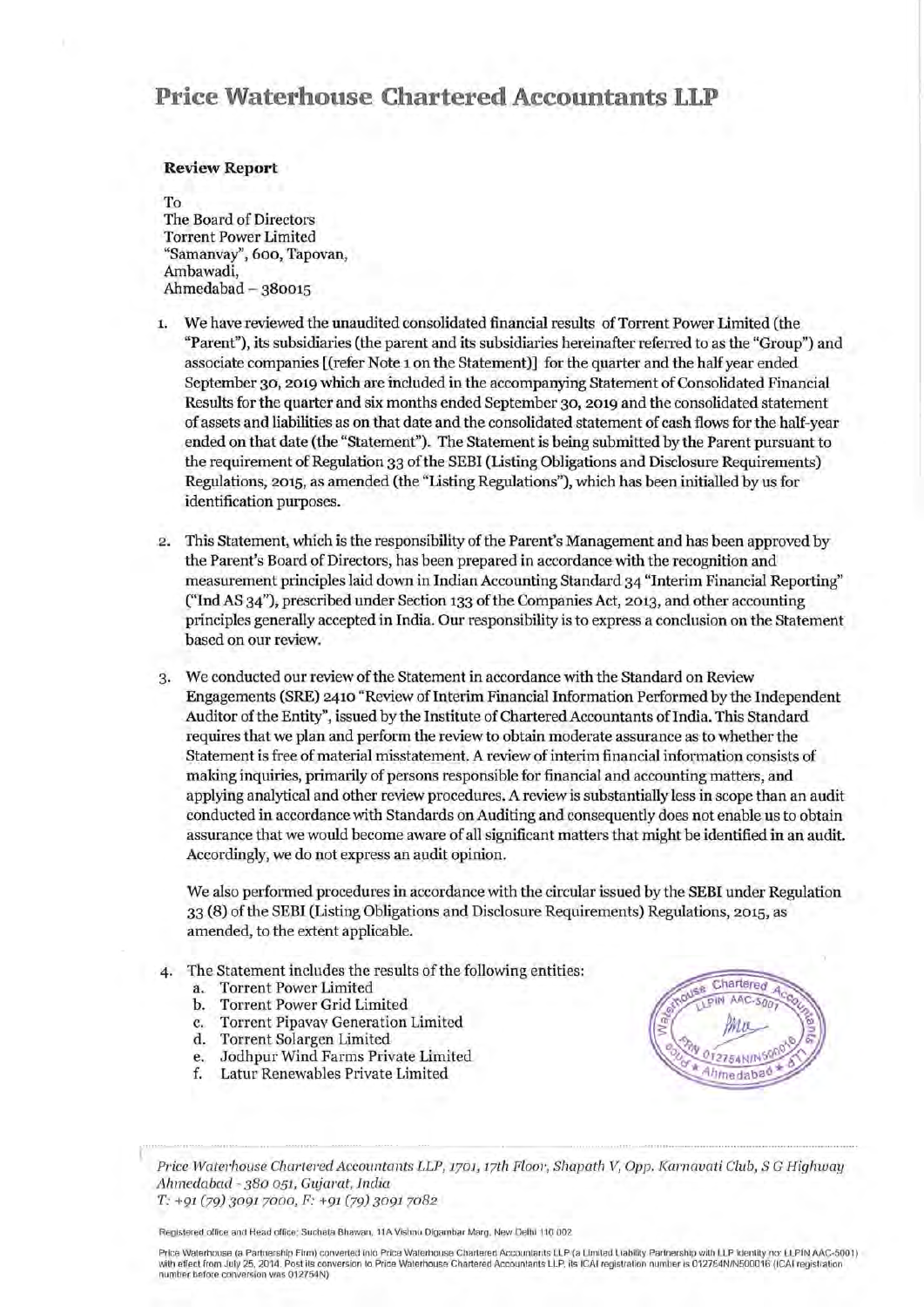## **Price Waterhouse Chartered Accountants LLP**

- 5. Based on our review conducted and procedures performed as stated in paragraph 3 above, nothing has come to our attention that causes us to believe that the accompanying Statement has not been prepared in all material respects in accordance with the recognition and measurement principles laid down in the aforesaid Indian Accounting Standard and other accounting principles generally accepted in India and has not disclosed the information required to be disclosed in terms of Regulation 33 of the Listing Regulations, including the manner in which it is to be disclosed, or that it contains any material misstatement.
- 6. We draw attention to Note 4 to the Statement which states that no provision for impairment was required for the quarter and six months ended September 30, 2019 in respect of the Group's DGEN Mega Power Project ('DGEN') which has a carrying value of Rs. 4,223 crore as on that date, based on an impairment assessment/ review carried out by the Group in accordance with the Indian Accounting Standards 36 "Impairment of Assets". The assessment of 'value in use' of DGEN involved several key assumptions described in the said note, and changes, if any in such key assumptions in future may impact the 'value in use' of DGEN. Our conclusion is not modified in respect of this matter.
- 7. We were neither engaged to review, nor have we reviewed the comparative figures for the consolidated statement of cash flows for the period from April 1, 2018 to September 30, 2018 and accordingly, we do not express any conclusion on the cash flows presented in the Statement for the period from April 1, 2018 to September 30, 2018. As set out in note 13 to the Statement, these figures have been furnished by Management. Our conclusion is not modified in respect of this matter.

For Price Waterhouse Chartered Accountants LLP Firm Registration Number: 012754N / N500016 Chartered Accountants

Melanan

Pradip Kanakia Partner Membership Number: 039985

Place: Ahmedabad Date: November 5, 2019 UDIN: 19039985AAAA 624921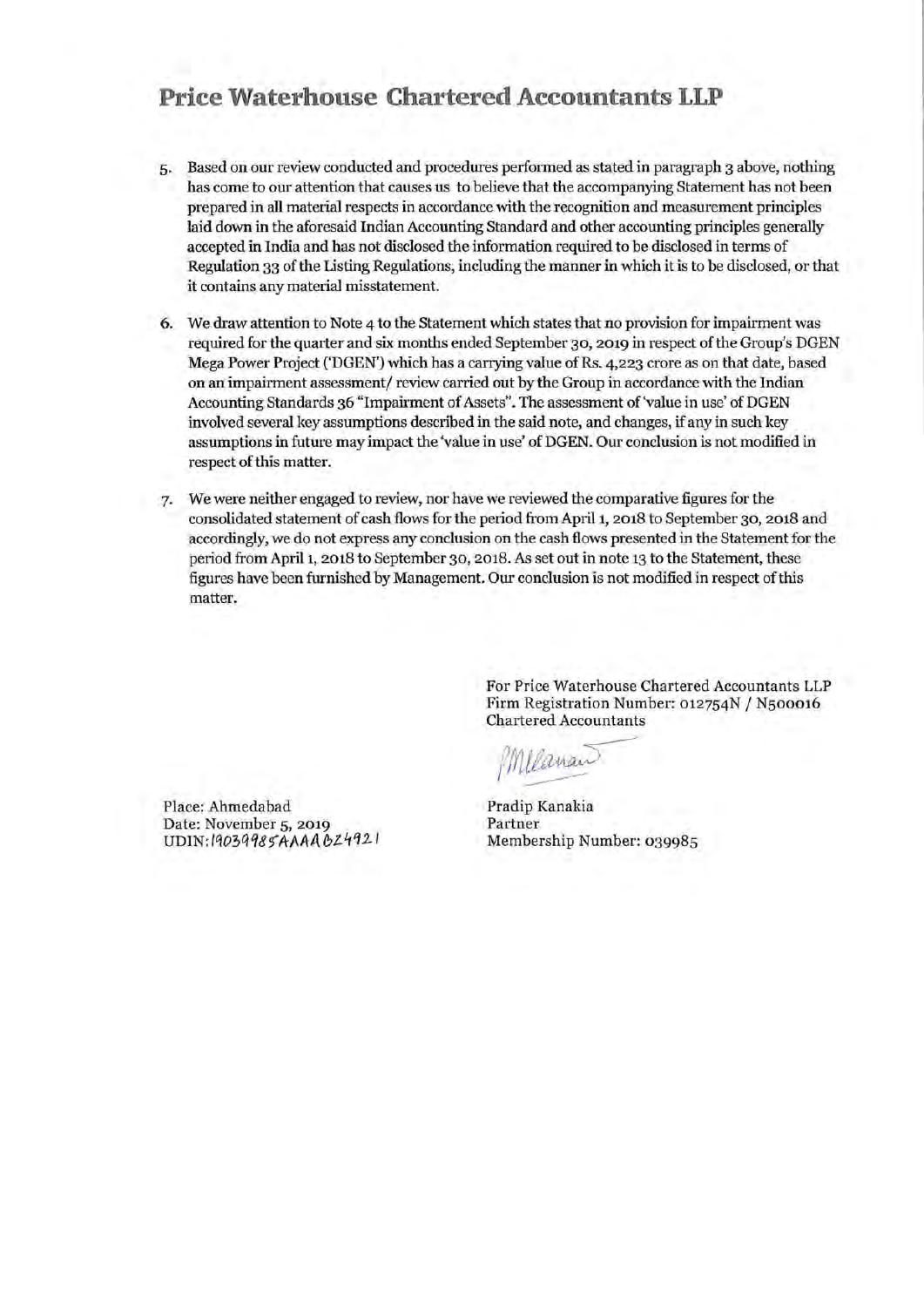### **TORRENT POWER LIMITED**

Registered Office: "Samanvay", 600, Tapovan, Ambawadi, Ahmedabad - 380 015, Ph.: 079-26628000 CIN: L31200GJ2004PLC044068; Website: www.torrentpower.com; E-mail: cs@torrentpower.com

### STATEMENT OF CONSOLIDATED FINANCIAL RESULTS FOR THE QUARTER AND SIX MONTHS ENDED 30TH SEPTEMBER, 2019

|                                                                                  | (₹ in Crore except per share data) |                       |            |                          |            |                       |  |
|----------------------------------------------------------------------------------|------------------------------------|-----------------------|------------|--------------------------|------------|-----------------------|--|
| Particulars                                                                      |                                    | For the quarter ended |            | For the six months ended |            | For the year<br>ended |  |
|                                                                                  | 30.09.2019                         | 30.06.2019            | 30.09.2018 | 30.09.2019               | 30.09.2018 | 31.03.2019            |  |
|                                                                                  | Un-audited                         | Un-audited            | Un-audited | Un-audited               | Un-audited | Audited               |  |
| Income                                                                           |                                    |                       |            |                          |            |                       |  |
| Revenue from operations (Refer note 6)                                           | 3,842.00                           | 3,736.13              | 3,444.54   | 7,578.13                 | 6,972.67   | 13,150.97             |  |
| Other income                                                                     | 49.29                              | 54.48                 | 44.12      | 103.77                   | 96.41      | 189.59                |  |
| <b>Total income</b>                                                              | 3,891.29                           | 3,790.61              | 3,488.66   | 7,681.90                 | 7,069.08   | 13,340.56             |  |
| Expenses                                                                         |                                    |                       |            |                          |            |                       |  |
| Electrical energy purchased                                                      | 915.41                             | 1,177.96              | 981.64     | 2,093.37                 | 2,216.20   | 4,116.50              |  |
| Fuel cost                                                                        | 1,234.39                           | 1,254.65              | 1,062.52   | 2,489.04                 | 2,133.57   | 4,019.46              |  |
| Cost of materials consumed                                                       | 63.38                              | 74.09                 | 75.60      | 137.47                   | 147.67     | 259.86                |  |
| Purchase of stock-in-trade                                                       | 29.26                              | 24.43                 | 9.90       | 53.69                    | 89.21      | 229.46                |  |
| Changes in inventories of finished goods,<br>work-in-progress and stock-in-trade | 6.67                               | 0.37                  | 0.08       | 7.04                     | (23.44)    | (19.58)               |  |
| Employee benefits expense                                                        | 147.09                             | 124.27                | 109.33     | 271.36                   | 220.80     | 486.42                |  |
| Finance costs                                                                    | 249.48                             | 247.71                | 224.73     | 497.19                   | 453.97     | 898.93                |  |
| Depreciation and amortisation expense                                            | 321.92                             | 320.57                | 304.38     | 642.49                   | 606.16     | 1,226.53              |  |
| Other expenses (Refer note 3)                                                    | 390.82                             | 246.69                | 218.61     | 637.51                   | 435.39     | 859.37                |  |
| <b>Total expenses</b>                                                            | 3,358.42                           | 3,470.74              | 2,986.79   | 6,829.16                 | 6,279.53   | 12,076.95             |  |
| Profit before tax                                                                | 532.87                             | 319.87                | 501.87     | 852.74                   | 789.55     | 1,263.61              |  |
| Tax expense                                                                      |                                    |                       |            |                          |            |                       |  |
| <b>Current tax</b>                                                               | 95.60                              | 72.67                 | 109.80     | 168.27                   | 173.99     | 275.51                |  |
| Deferred tax (Refer note 5)                                                      | (318.34)                           | (29.39)               | (21.45)    | (347.73)                 | (25.28)    | 84.27                 |  |
| <b>Total tax expenses</b>                                                        | (222.74)                           | 43.28                 | 88.35      | (179.46)                 | 148.71     | 359.78                |  |
| Profit for the period                                                            | 755.61                             | 276.59                | 413.52     | 1,032.20                 | 640.84     | 903.83                |  |
| Profit for the period attributable to:                                           |                                    |                       |            |                          |            |                       |  |
| Owners of the company                                                            | 754.41                             | 275.27                | 412.18     | 1,029.68                 | 638.03     | 898.94                |  |
| Non-controlling interests                                                        | 1.20                               | 1.32                  | 1.34       | 2.52                     | 2.81       | 4.89                  |  |
|                                                                                  |                                    |                       |            |                          |            |                       |  |
| Other comprehensive income :                                                     |                                    |                       |            |                          |            |                       |  |
| Items that will not be reclassified to profit or loss                            | (8.65)                             | (4.42)                | (1.53)     | (13.07)                  | 0.48       | (9.60)                |  |
| Tax relating to other comprehensive income                                       | (3.03)                             | (1.54)                | (0.53)     | (4.57)                   | 0.17       | (3.35)                |  |
| Other comprehensive income (net of tax)                                          | (5.62)                             | (2.88)                | (1.00)     | (8.50)                   | 0.31       | (6.25)                |  |
| Total comprehensive income                                                       | 749.99                             | 273.71                | 412.52     | 1,023.70                 | 641.15     | 897.58                |  |
| Total comprehensive income attributable to:                                      |                                    |                       |            |                          |            |                       |  |
| Owners of the company                                                            |                                    | 272.39                |            |                          |            |                       |  |
|                                                                                  | 748.79                             |                       | 411.18     | 1,021.18                 | 638.34     | 892.69                |  |
| Non-controlling interests                                                        | 1.20                               | 1.32                  | 1.34       | 2.52                     | 2.81       | 4.89                  |  |
| Paid up equity share capital (F.V. ₹ 10/- per share)                             | 480.62                             | 480.62                | 480.62     | 480.62                   | 480.62     | 480.62                |  |
| Reserves excluding revaluation reserves as per balance sheet                     |                                    |                       |            |                          |            |                       |  |
| of previous accounting year                                                      |                                    |                       |            |                          |            | 8,489.61              |  |
| Earnings per share (EPS)                                                         |                                    |                       |            |                          |            |                       |  |
| Earnings per share (of ₹ 10/- each) (not annualised)                             |                                    |                       |            |                          |            |                       |  |
| (a) Basic $(3)$                                                                  | 15.70                              | 5.73                  | 8.58       | 21.42                    | 13.28      | 18.70                 |  |
| (b) Diluted $(3)$                                                                | 15.70                              | 5.73                  | 8.58       | 21.42                    | 13.28      | 18.70                 |  |

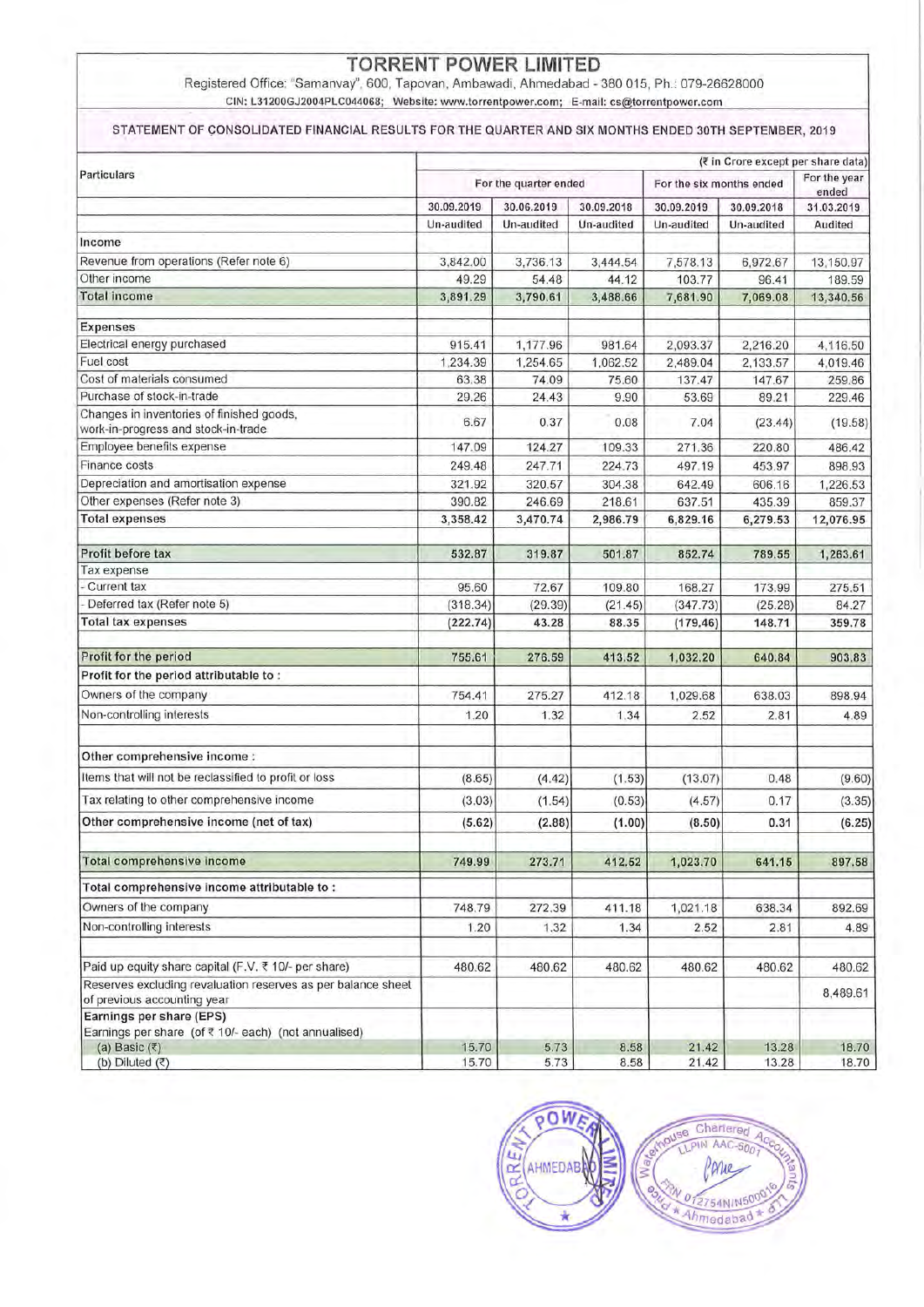### Consolidated Statement of Assets and Liabilities

|                                                                      |                          | (₹ in Crore)              |
|----------------------------------------------------------------------|--------------------------|---------------------------|
| As at 30th<br>Particulars<br>September,                              |                          | As at 31st<br>March, 2019 |
|                                                                      | Un-audited               | Audited                   |
| <b>ASSETS</b>                                                        |                          |                           |
| Non-current assets                                                   |                          |                           |
| Property, plant and equipment (Refer note 4)                         | 17,696.60                | 17,996.58                 |
| Right-of-use assets (Refer note 2)                                   | 185.09                   |                           |
| Capital work-in-progress                                             | 469.62                   | 359.27                    |
| Intangible assets                                                    | 17.36                    | 17.31                     |
| <b>Financial assets</b>                                              |                          |                           |
| Investments                                                          | 112.64                   | 287.56                    |
| Loans                                                                | 17.21                    | 16.74                     |
| Other financial assets                                               | 0.76                     | 230.61                    |
| Deferred tax assets (net)                                            | 5.87                     | 3.56                      |
| Non-current tax assets (net)                                         | 21.52                    | 28.36                     |
| Other non-current assets                                             | 943.28                   | 975.56                    |
| Sub total - Non-current assets                                       | 19,469.95                | 19,915.55                 |
| <b>Current assets</b>                                                |                          |                           |
| Inventories                                                          | 532.86                   | 627.03                    |
| <b>Financial assets</b>                                              |                          |                           |
| Investments                                                          | 1,000.35                 | 626.86                    |
| Trade receivables                                                    | 1,649.93                 | 1,229.69                  |
| Cash and cash equivalents                                            | 148.62                   | 116.07                    |
| Bank balances other than cash and cash equivalents                   | 188.70                   | 211.93                    |
| Loans                                                                | 38.84                    | 15.07                     |
| Other financial assets                                               | 1,853.83                 | 1,679.38                  |
| Other current assets                                                 | 172.41                   | 132.45                    |
| Sub total - Current assets                                           | 5,585.54                 | 4,638.48                  |
| <b>Total - Assets</b>                                                | 25,055.49                | 24,554.03                 |
| <b>EQUITY AND LIABILITIES</b>                                        |                          |                           |
| Equity                                                               |                          |                           |
| Equity share capital                                                 | 480.62                   | 480.62                    |
| Other equity                                                         | 9,221.08                 | 8,489.61                  |
| Sub total - Equity                                                   | 9,701.70                 | 8,970.23                  |
| Non-controlling interests                                            | 35.11                    | 37.39                     |
| Liabilities                                                          |                          |                           |
| <b>Non-current liabilities</b>                                       |                          |                           |
| <b>Financial liabilities</b>                                         |                          |                           |
| <b>Borrowings</b>                                                    | 8,754.69                 | 8,576.45                  |
| Trade payables                                                       |                          |                           |
| Total outstanding dues of micro and small enterprises                | $\overline{\phantom{a}}$ | à.                        |
| Total outstanding dues other than micro and small enterprises        | 146.77                   | 109.34                    |
| Other financial liabilities                                          | 23.01                    | 0.24                      |
| Provisions                                                           | 90.13                    | 83.24                     |
| Deferred tax liabilities (net)                                       | 1,215.38                 | 1,565.38                  |
| Other non-current liabilities<br>Sub total - Non-current liabilities | 988.21                   | 975.40                    |
| <b>Current liabilities</b>                                           | 11,218.19                | 11,310.05                 |
|                                                                      |                          |                           |
| <b>Financial liabilities</b>                                         |                          |                           |
| Borrowings                                                           | 13.36                    | 300.05                    |
| Trade payables                                                       |                          |                           |
| Total outstanding dues of micro and small enterprises                | 17.57                    | 27.17                     |
| Total outstanding dues other than micro and small enterprises        | 863.90                   | 763.32                    |
| Other financial liabilities (Refer note 11)                          | 2,248.16                 | 2,417.69                  |
| Other current liabilities                                            | 696.61                   | 669.27                    |
| Provisions (Refer note 3)                                            | 210.52                   | 42.44                     |
| Current tax liabilities (net)<br>Sub total - Current liabilities     | 50.37                    | 16.42                     |
| <b>Total - Equity and liabilities</b>                                | 4,100.49<br>25,055.49    | 4,236.36<br>24,554.03     |
|                                                                      |                          |                           |

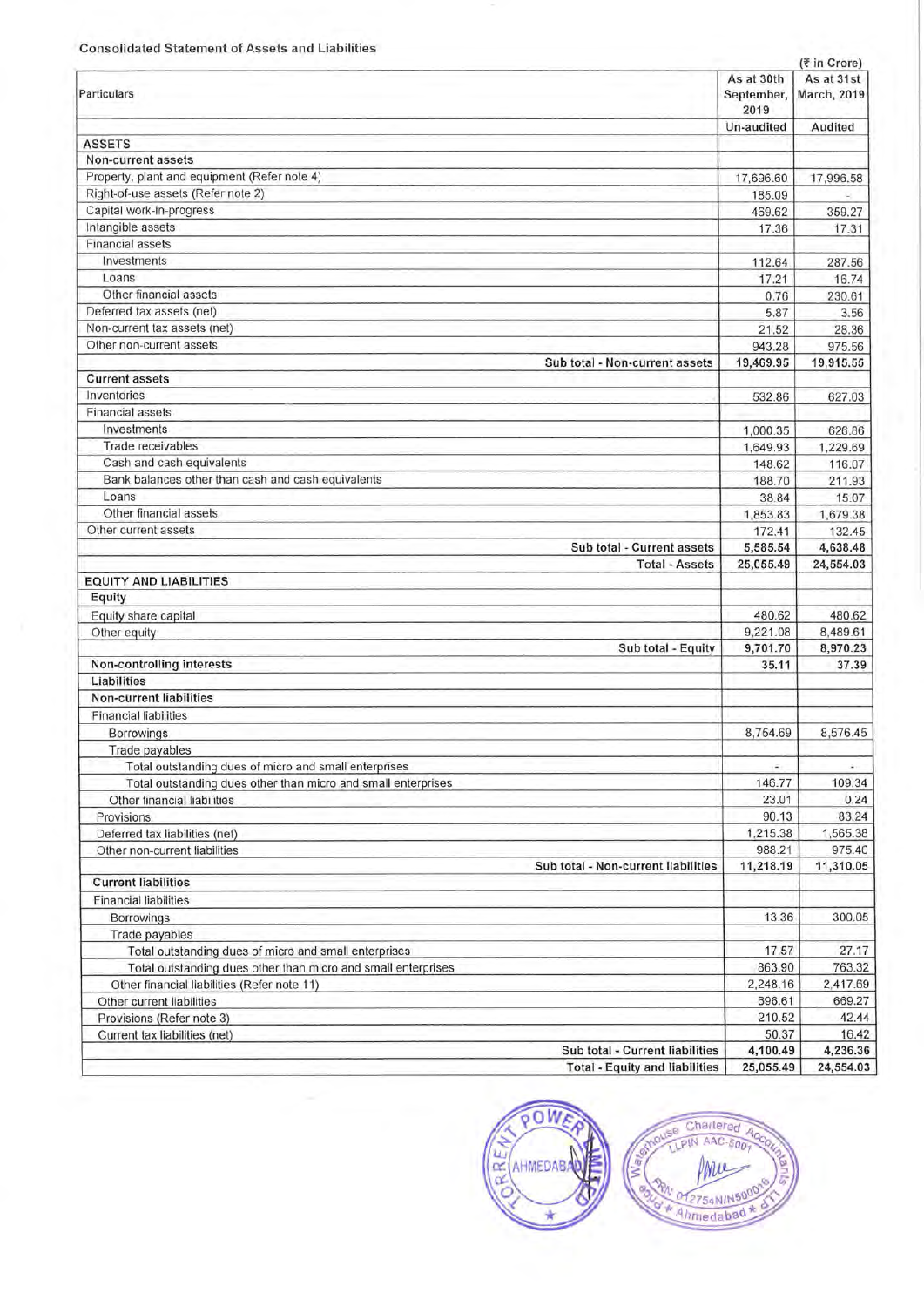|                                                                                                                       |                             |                            | (₹ in Crore)                   |
|-----------------------------------------------------------------------------------------------------------------------|-----------------------------|----------------------------|--------------------------------|
|                                                                                                                       | For the six months<br>ended | For the year<br>ended      |                                |
|                                                                                                                       | 30th<br>September,<br>2019  | 30th<br>September,<br>2018 | 31st March.<br>2019<br>Audited |
|                                                                                                                       | Un-audited                  | Refer note<br>13           |                                |
| <b>Cash flow from operating activities</b>                                                                            |                             |                            |                                |
| Net profit before tax                                                                                                 | 852.74                      | 789.55                     | 1,263.61                       |
| Adjustments for:                                                                                                      |                             |                            |                                |
| Depreciation and amortisation expense                                                                                 | 642.49                      | 606.16                     | 1,226.53                       |
| Amortisation of deferred revenue                                                                                      | (34.77)                     | (31.14)                    | (64.07)                        |
| Provision of earlier years written back                                                                               | (0.44)                      | (0.01)                     | (26.98)                        |
| Loss on sale / discarding of property, plant and equipment                                                            | 9.36                        | 5.60                       | 17.97                          |
| Gain on disposal of property, plant and equipment                                                                     | (1.30)                      | (2.39)                     | (8.40)                         |
| Bad debts written off (net of recovery)                                                                               | (13.59)                     | (16.37)                    | 3.96                           |
| Provision for damages                                                                                                 | 161.40                      |                            |                                |
| Allowance for doubtful debts (net)                                                                                    | 7.87                        | 39.71                      | 17.44                          |
| Finance costs                                                                                                         | 497.19                      | 453.97                     | 898.93                         |
| Interest income                                                                                                       | (43.58)                     | (40.26)                    | (75.94)                        |
| Gain on sale of current investments in mutual funds                                                                   | (26.62)                     | (21.64)                    | (49.56)                        |
| Gain on sale of non-current investments                                                                               | (8.64)                      | c                          | u                              |
| Net (gain) / loss arising on current investments in mutual funds measured at fair value through profit or loss        | (2.56)                      | 3.46                       | 9.09                           |
| Net gain arising on financial assets / liabilities measured at amortised cost                                         | (7.97)                      | (13.29)                    | (24.45)                        |
| Net unrealised loss / (gain) on foreign currency transactions<br>Operating profit before working capital changes      | (0.84)<br>2,030.74          | 5.87                       | (4.70)                         |
| Movement in working capital:                                                                                          |                             | 1,779.22                   | 3,183.43                       |
| Adjustments for decrease / (increase) in operating assets:                                                            |                             |                            |                                |
| Inventories                                                                                                           | 94.17                       | (204.27)                   | (172.15)                       |
| Trade receivables                                                                                                     | (414.52)                    | (323.93)                   | (120.64)                       |
| Non-current loans                                                                                                     | (0.47)                      | 0.08                       | (0.01)                         |
| Current Ioans                                                                                                         | 0.70                        | (1.87)                     | 1.24                           |
| Other current financial asset                                                                                         | 60.85                       | (119.14)                   | (280.22)                       |
| Other non-current financial asset                                                                                     | 0.03                        | 0.03                       | (229.98)                       |
| Other current assets                                                                                                  | (45.81)                     | (16.08)                    | (53.23)                        |
| Other non-current assets                                                                                              | 11.69                       | 11.71                      | 15.39                          |
| Adjustments for increase / (decrease) in operating liabilities:                                                       |                             |                            |                                |
| Trade payables                                                                                                        | 90.98                       | 180.39                     | 131.80                         |
| Non-current trade payables                                                                                            | 35.53                       | 44.21                      | 26.98                          |
| Other current financial liabilities                                                                                   | 39.46                       | 20.66                      | 119.88                         |
| Other non-current financial liabilities                                                                               | (0.01)                      | (0.07)                     | (0.06)                         |
| Long-term provisions                                                                                                  | 6.89                        | (1.61)                     | 4.19                           |
| Short-term provisions                                                                                                 | (6.39)                      | (3.37)                     | 1.01                           |
| Other current liabilities                                                                                             | 24.69                       | 19.94                      | 82.89                          |
| Cash generated from operations                                                                                        | 1,928.53                    | 1,385.90                   | 2,710.52                       |
| Taxes paid                                                                                                            | (127.47)                    | (94.46)                    | (285.92)                       |
| Net cash flow generated from operating activities                                                                     | 1,801.06                    | 1,291.44                   | 2,424.60                       |
| Cash flow from investing activities                                                                                   |                             |                            |                                |
| Payments for property, plant and equipment & capital work-in-progress                                                 | (558.32)                    | (746.14)                   | (1,648.15)                     |
| Payments for intangible assets & intangible asset under development                                                   | (4.04)                      | (4.97)                     | (8.39)                         |
| Non-current advances (given) / recovered for capital assets (net)                                                     | (135.25)                    | (203.29)                   | (332.13)                       |
| Proceeds from sale of property, plant and equipment / investment property                                             | 6.39                        | 4.21                       | 100.80                         |
| Non-current (investment in) / redemption of debentures from associates                                                | 191.62                      | (25.68)                    | (78.30)                        |
| Purchase of non-current investments                                                                                   | (1.92)                      | (1.93)                     | (1.93)                         |
| (Loans to) / repayment of loans from related parties (net)                                                            | (24.47)                     |                            | $\sim$                         |
| (Investments) / redemption in bank deposits (net) (maturity more than three months)                                   | 22.86                       | 37.75                      | (31.40)                        |
| Interest received                                                                                                     | 38.97                       | 36.55                      | 76.79                          |
| (Purchase of) / proceeds from current investments (net)                                                               | (344.31)                    | 228.72                     | 94.27                          |
| Bank balances not considered as cash and cash equivalents<br>Net cash generated from / (used in) investing activities |                             | (0.02)                     | (0.02)                         |
|                                                                                                                       | (808.47)                    | (674.80)                   | (1,828.46)                     |

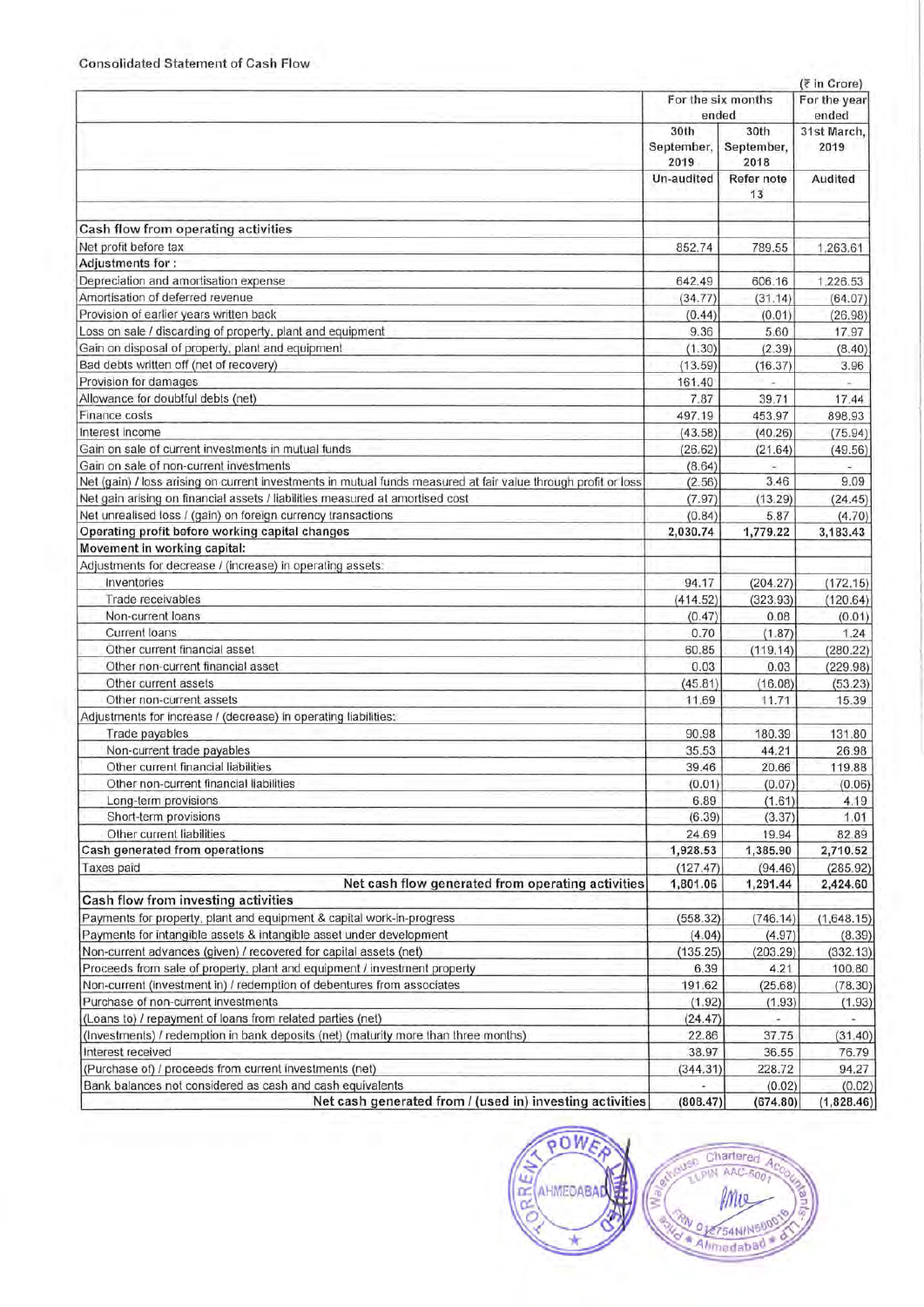|                                                                              |                                          |                                                | $($ ₹ in Crore)                |
|------------------------------------------------------------------------------|------------------------------------------|------------------------------------------------|--------------------------------|
|                                                                              | For the six months<br>ended              |                                                | For the year<br>ended          |
|                                                                              | 30th<br>September,<br>2019<br>Un-audited | 30th<br>September,<br>2018<br>Refer note<br>13 | 31st March.<br>2019<br>Audited |
|                                                                              |                                          |                                                |                                |
| Cash flow from financing activities                                          |                                          |                                                |                                |
| Proceeds from long-term borrowings                                           | 1,478.05                                 | 317.03                                         | 859.61                         |
| Proceeds from short-term borrowings                                          | 263.36                                   | 150.68                                         | 1,200.05                       |
| Repayment of long-term borrowings                                            | (251.41)                                 | (208.41)                                       | (447.55)                       |
| Prepayment of long-term borrowings                                           | (1, 199.10)                              | (290.75)                                       | (290.75)                       |
| Repayment of short-term borrowings                                           | (550.05)                                 |                                                | (900.00)                       |
| Repayment of Accelerated Power Development and Reform Programme (APDRP) loan | (1.53)                                   | (1.53)                                         | (3.82)                         |
| Receipt of contribution from consumers                                       | 50.25                                    | 71.20                                          | 166.00                         |
| Dividend paid                                                                | (244.29)                                 | (242.65)                                       | (242.65)                       |
| Dividend distribution tax paid                                               | (50.22)                                  | (49.88)                                        | (49.88)                        |
| Principal elements of finance lease payments                                 | (3.08)                                   |                                                |                                |
| Finance costs paid                                                           | (452.02)                                 | (421.62)                                       | (907.58)                       |
| Net cash generated from / (used) in financing activities                     | (960.04)                                 | (675.93)                                       | (616.57)                       |
| Net (decrease) / increase in cash and cash equivalents                       | 32.55                                    | (59.29)                                        | (20.43)                        |
| Cash and cash equivalents as at beginning of the period                      | 116.07                                   | 136.50                                         | 136.50                         |
| Cash and cash equivalents as at end of the period                            | 148.62                                   | 77.21                                          | 116.07                         |

### **Notes:**

The consolidated financial results include the financial results of Torrent Power Limited (the "Company") and five subsidiaries : Torrent Power 4 Grid Limited, Torrent Pipavav Generation Limited, Torrent Solargen Limited , Jodhpur Wind Farms Private Limited and Latur Renewables Private Limited (the "Group"). The Company has not invested equity in its two associates namely Wind Two Renergy Private Limited and Wind Five Renergy Private Limited and accordingly, no share of loss of these associates are accounted .

Wind Five Renergy Private Limited has ceased to be an associate of the Company w.e.f 30th August, 2019. There is no impact of this development on the consolidated financial results for the quarter ended 30th September, 2019.

2 Effective 1st April, 2019, the Group has adopted Ind AS 116, "Leases". Ind AS 116 introduces a single lessee accounting model and requires a lessee to recognise right-of-use assets and lease liabilities for all leases with a term of more than twelve months, unless the underlying asset is of a low value.

The Group has used the 'modified retrospective approach' for transition from the previous standard - Ind AS 17, and consequently, comparatives for previous periods have not been retrospectively adjusted. On transition, the Group has recorded the lease liability at the present value of future lease payments discounted using the incremental borrowing rate and has also chosen the practical expedient provided in the standard to measure the right-of-use assets at the same value as the lease liability.

The adoption of the new standard resulted in recognition of right-of-use assets and an equivalent lease liability as on 1st April , 2019. The effect of Ind AS 116 on the profit for the period and earning per share is not material.

- 3 During the current quarter, the Company has made a provision of ₹ 161.40 Crore in respect of certain onerous contracts towards potential damages and other project related costs , arising from expected delays in setting up certain wind power generation capacities ("Project"), awarded to the Company in a prior period under a competitive bidding process. The Company has filed an application with the long-term buyer of electricity from the Project to grant extension of the scheduled commissioning date of the Project and is awaiting the buyer's response thereon.
- 4 Property, Plant & Equipment ("PPE") as at 30th September, 2019 includes carrying amount of  $\bar{\tau}$  4,223 Crore pertaining to 1,200 MW DGEN Mega Power Project located at Dahej, India ("OGEN"). OGEN started commercial operations from November 2014 ("COD") but did not operate after COD, except for intermittent periods, including the current quarter. During the periods of non-operation, OGEN is maintained in cold standby mode for immediate start-up, as and when required.

The Company had carried out an impairment assessment as at 31st March, 2019 by considering 'value-in-use' of OGEN in accordance with Indian Accounting Standard 36 ("Ind AS 36") and concluded that no provision for impairment was required. The Company has reviewed the key assumptions underlying the above conclusion as on 30th September 2019 and has concluded that no impairment provision is considered necessary as at 30th September 2019.

The assessment of 'value-in-use' involves several key assumptions including expected demand, future price of fuel, expected tariff rates for electricity, discount rate , exchange rate and current electricity market scenario, which the management considered reasonable based on past trends and the current and likely future state of the industry. Management intends to review such assumptions periodically to factor updated information based on events or changes in circumstances in order to make fresh assessment of impairment, if any. Changes in such key assumptions in future may have a material adverse impact on the value-in-use.

5 Taxation Laws (Amendment) Ordinance, 2019 promulgated on 20th September 2019, inter alia, reduced the rate of MAT from 21.55% to 17.47% (including applicable surcharge and cess). The net deferred tax credit of ₹ 321.37 Crore (including deferred tax credit in other comprehensive income) in the current period includes the impact of this change amounting to  $\bar{\tau}$  280.18 Crore, due to the Group's ability to utilize accumulated MAT credit in future years, not previously recognized.  $\sim$  **O W** 

/-¢' *<i*